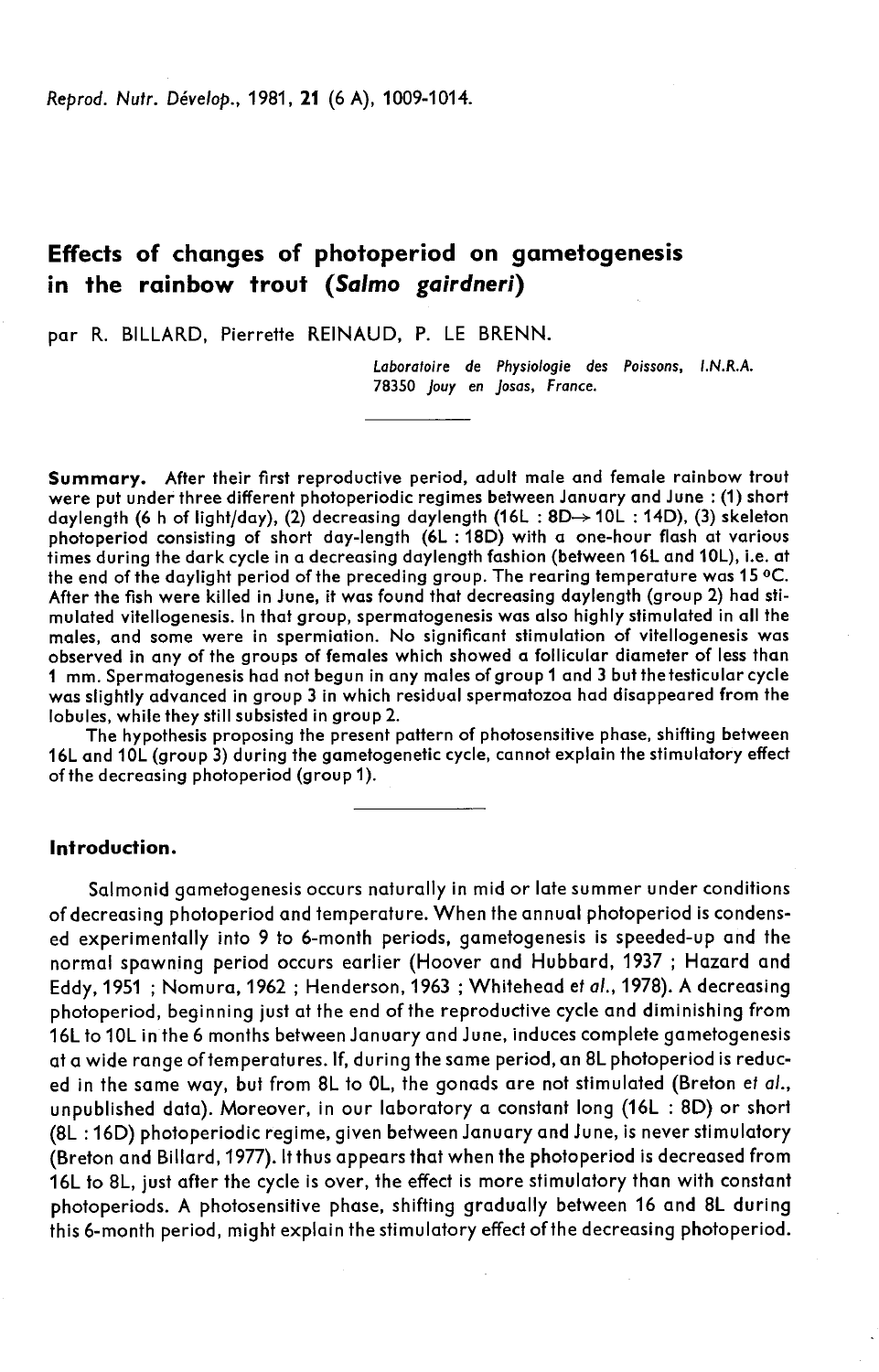#### R. BILLARD et al.

This hypothesis was tested during the present study in which male and female rainbow trout were given a decreasing photoperiod (16L : 8D  $\rightarrow$  10L : 14D) in 6 months or a short photoperiod (6L : 18D) with or without one extra hour of light at a time which shifted from 16 h after lights-on to 10 h after during a 6-month experimental period. The latter light regime is often referred to as a skeleton photoperiod.

# Material and methods.

Fish from a « Lubin » population, reared in the fishfarm laboratory of Gournaysur-Aronde, were used in this sutdy. They were brought to the laboratory on December 17, 1979 and stocked in recycled, filtered water (Petit, 1974) at 8 to 10 °C under natural photoperiod. The fish were adults, having already completed the first reproductive cycle. At the beginning of the experiment, the males, in which spermiation had started at the end of November, emitted large amounts of sperm  $($   $\geq$  1 ml) when the abdomen was squeezed. The sperm was collected in tubes and the total volume measured to the nearest 0.1 ml. The females, which had ovulated between December 20 and January 5, were emptied of ova before being put into the experimental tanks on January 5, 1980.

The experimental arrangement, described previouly (Fayard, 1975 ; Breton and nearest 0.1 ml. The females, which had ovulated between December 20 and January 5,<br>were emptied of ova before being put into the experimental tanks on January 5, 1980.<br>The experimental arrangement, described previouly (Fay The experimental arrangement, described previouly (Fayard, 1975 ; Breton and<br>Billard, 1977), consisted of 3 rooms each containing two 0.5 m<sup>3</sup>-tanks (2.08×0.8×0.35)<br>supplied with recycled water regulated to 15 °C. The flo each tank contained 12 male or female fish, or about 8 kg total weight. Before the experiment began, the recycling system had been loaded gradually with other fish to activate bacterial filtration (Marie, 1979).

Except on Sunday, the fish were fed twice daily at a ration of one percent of their



FIG. 1. - Photoperiod regime in the 3 experimental groups. Top : skeleton photoperiod group L6  $+$  1L shifting from 16 to 10 h after lights-on; middle: constant 6L of light per day; botton; light phase of the nycthemere shifting from 16 h to 10 h.

1010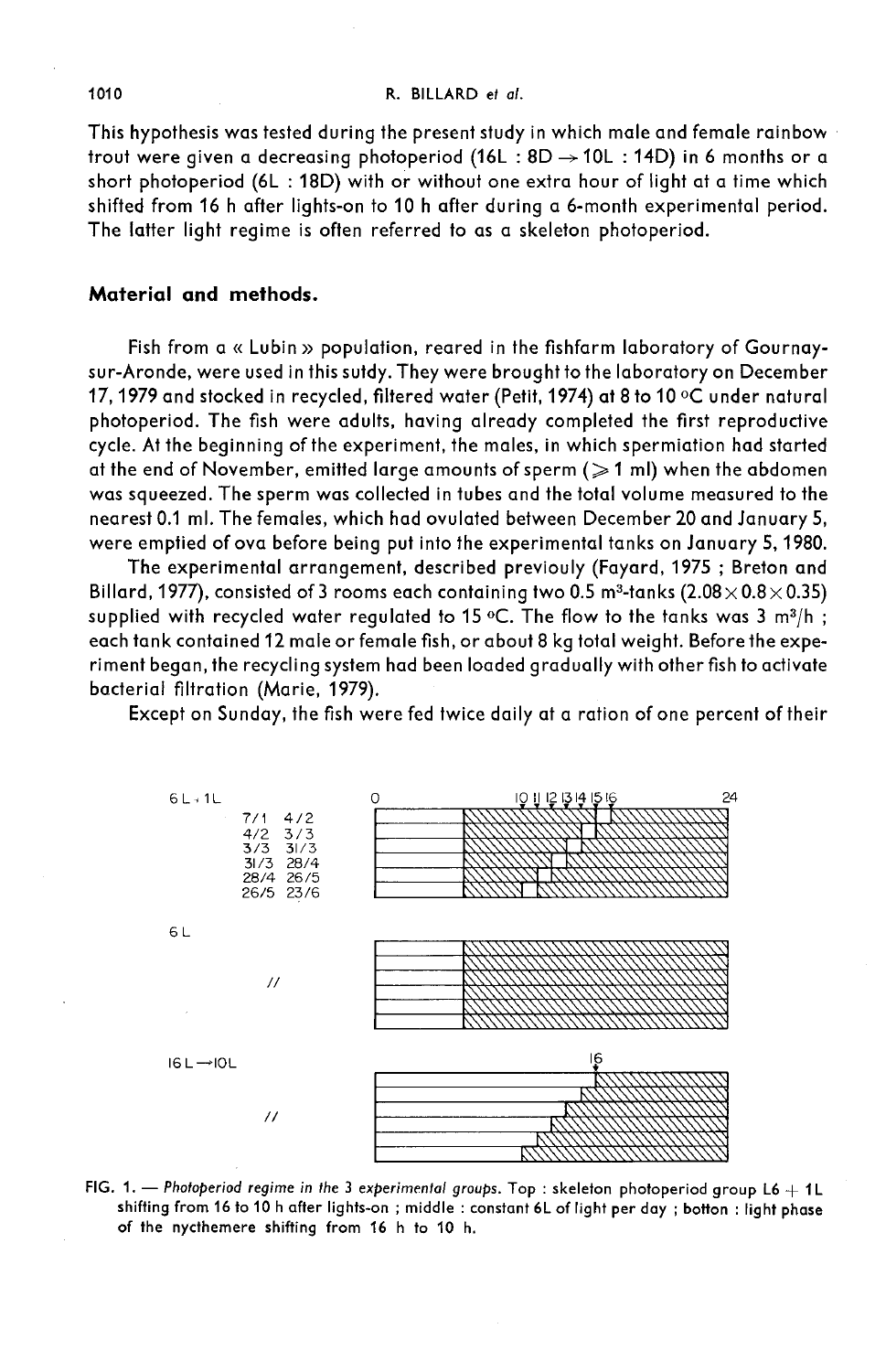Photoperiod and gametogenesis in the rainbow trout<br>body weight per day in trout pellets. This amount was adjusted weekly to take account<br>of growth and mortality. Routine care consisted of a weekly, 15-min treatment with malachite green (5 mg/1) up to April 13, then with Agroseptyl (4 mg/I) until the experiment ended ; the filter was washed and back-flushed 3 times a week with compressed air. The nitrite, nitrate and ammonia levels were assayed twice a week using an HACH kit. If these compounds exceeded tolerable limits, the water was changed.

Between January 4 and 7, all the fish were given a photoperiod computed on the natural photoperiod ; from January 7, the experimental design (fig. 1) was used. Lights-on and lights-off were controlled by a time clock without any transition. The lights were turned on at 7 a.m. GMT, or 8 a.m. local winter time (before March 30, 1979) and 9 a.m. local summer time.

The fish were examined weekly under phenoxyethanol anesthesia (0.3 ml/1) to check their health and the development of spermiation in the males.

At the end of the experiment, all the fish were fasted for 3 days and then killed. Their gonadal, visceral and liver weights were noted as well as the diameter ( $>1$  mm) of the follicles in exogenous vitellogenesis which were measured with a binocular graticule. The stage of testicular development was evaluated by gross examination according to Billard and Escaffre (1975).

The results in the tables are the means  $\pm$  SD ; the t-test was used for statistical comparison.

#### Results.

At the end of the experimental period, ovarian growth and follicular size in the female fish were only stimulated under the decreasing photoperiod ( $P < 0.01$  as compared to the other two groups) (table 1), although no ovulation was detected. The other parameters studied did not differ significantly in the three groups, except for a slightly higher mortality and a lower HSI in the group given the skeleton photoperiod.

In males, the situation was analogous (table 2) ; gonadal weight was strongly stimulated in the group under the decreasing photoperiod ( $P < 0.01$  as compared to

#### TABLE 1

| Photoperiod/24 h                                                                                               | <b>Constant 6L</b>                                                         | $6L + 1L$                                                                  | $16L \rightarrow 10L$                                                              |
|----------------------------------------------------------------------------------------------------------------|----------------------------------------------------------------------------|----------------------------------------------------------------------------|------------------------------------------------------------------------------------|
| n                                                                                                              | 10                                                                         |                                                                            |                                                                                    |
| Body weight (g)<br>Visceral weight $(g)$<br>HSI (p. 100) $^*$<br>GSI (p. 100) $^*$<br>Follicular diameter (mm) | $632 + 184$<br>$56.9 + 26.3$<br>$2.06 + 0.56$<br>$1.04 + 0.21$<br>$\leq$ 1 | $811 + 171$<br>$70.9 + 24.3$<br>$1.78 + 0.36$<br>$1.28 + 0.53$<br>$\leq$ 1 | $810 + 164$<br>$61.3 + 15.2$<br>$2.48 + 0.42$<br>$7.61 + 2.91$ **<br>$2.94 + 1.05$ |

Effects of various photoperiods applied between January and June on reproduction in rainbow trout females GSI and HSI are given in p. 100 of total body weight \*

\* HSI: hepatosomatic index; GSI: gonadosomatic index.

\*\*  $P < 0.01$  as compared to the other groups.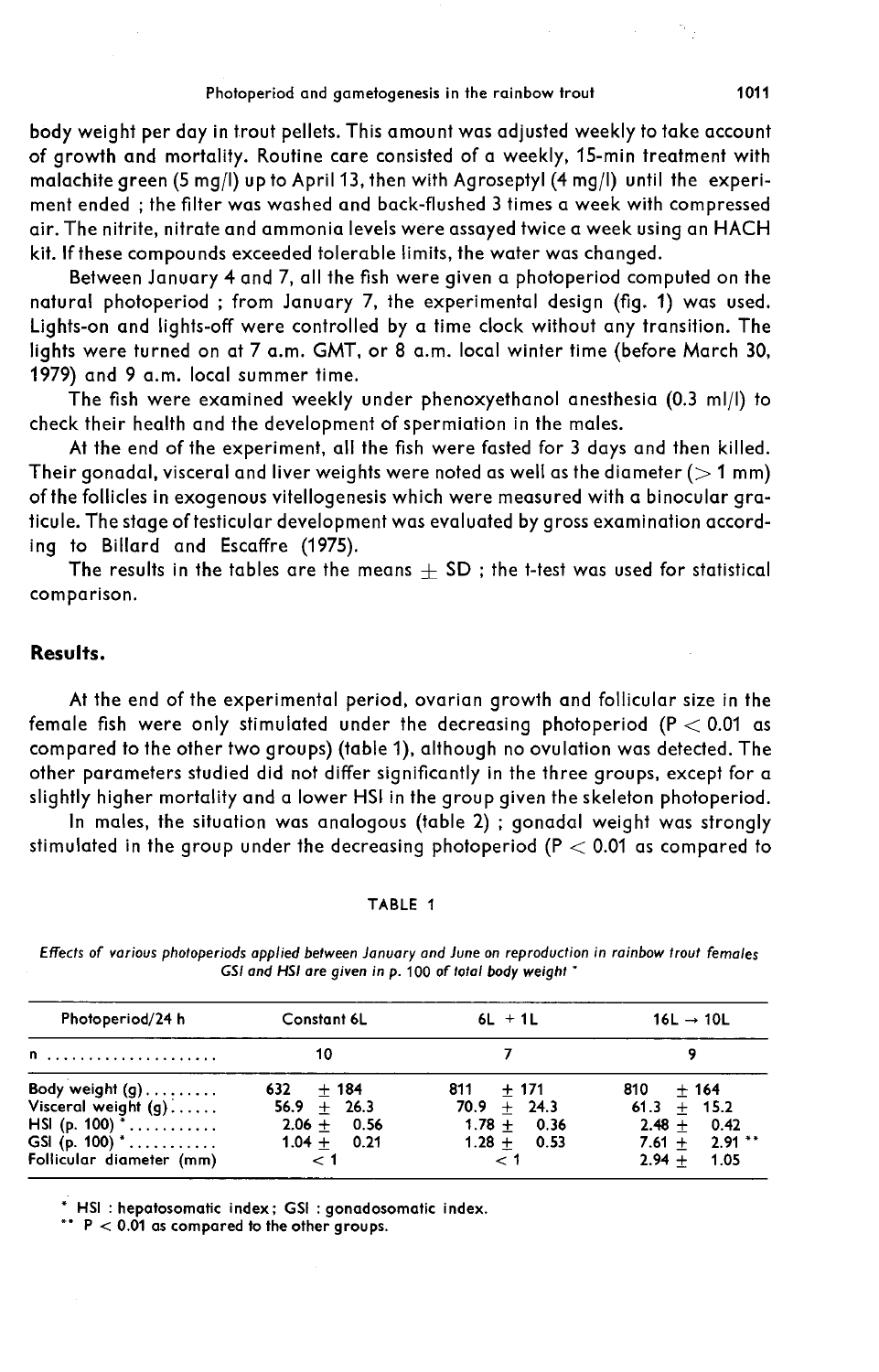#### R. BILLARD et al.

the other groups) : 7 out of 10 males were actively spermiating (sperm production  $\geqslant$  1 ml), and when autopsied, all showed a white, milky substance in the testis, indicating that gametogenesis had been achieved. In the group submitted to the skeleton photoperiod, we found no sign of spermatogenesis at the end of the experiment. The

#### TABLE 2

| Light regime/24 h                                                                                           | Constant 6L                                                       | $6L + 1L$                                                     | $16L \rightarrow 10L$                                            |  |
|-------------------------------------------------------------------------------------------------------------|-------------------------------------------------------------------|---------------------------------------------------------------|------------------------------------------------------------------|--|
| $\mathsf{n}$                                                                                                |                                                                   | 11                                                            | 10                                                               |  |
| Body weight $(q)$<br>Visceral weight $(g)$<br>HSI (p. 100)<br>GSI * (p. 100)<br>No. of males in spermiation | $817 + 130$<br>$68.4 + 19.3$<br>$1.67 + 0.36$<br>$1.99 + 0.53$ ** | $771 + 81$<br>$65.2 + 11.2$<br>$1.87 + 0.31$<br>$0.53 + 0.28$ | $810 + 69$<br>$51.2 + 15.3$<br>$1.71 + 0.26$<br>$4.81 + 1.20$ ** |  |

Effect of various photoperiodic regimes given between January and June on spermatogenesis in rainbow trout males

\* At the beginning of the experiment, the GSI mean was 3.01  $\pm$  0.75 ; n = 7 (extreme : 1.75  $\pm$  3.84). \*\*  $P < 0.01$  as compared to the group receiving 6L + 1L.

testes were filiform, with residues of the previous sperm cycle in the form of grayish nodules in the testes and whitish fluid in the vas deferens. The situation was slightly different in the group given 6L : 18D. Four of the 11 animals had rosy-colored testes which is an indication of the onset of spermatogetic activity. During the experiment, spermiation stopped more abruptly under decreasing photoperiod than in the other<br>two groups. Gross histological examination of the testes showed that spermatogenesis was active in the group on the schedule of 16L : 8D -> 10L : 14D. In the group under constant photoperiod (bL : 18D), spermatogenesis was not stimulated, and the remnants of spermatozoa from the previous spermatogenetic cycle were still present in the testes, as shown by the presence of whitish nodules. Spermatogenesis was not stimulated in the skeleton photoperiod group either but the testes were free of spermatozoa. Visceral weight, including visceral fat, was slightly lower in the decreasing photoperiod group, but the differences were not significant. There was no difference in the liver weight between the 3 groups.

# Discussion.

After 6 months of exposure to the experimental photoperiods, only the decreasing one (16L : 8D  $\rightarrow$  10 L : 14D) stimulated gametogenesis. In the females, gonadal size increased markedly and was 6 to 7 times greater than in the other groups ; follicular size reached 3 mm and the oocytes were undergoing vitellogenesis. No such change was seen in the fish under the skeleton photoperiod or in those under constant short days. Similarly, male spermatogenesis was stimulated only under the decreasing photoperiodic regime. Although there was no spermatogenetic activity in the skeleton photoperiod group, the testicular cycle was more advanced than in the group under constant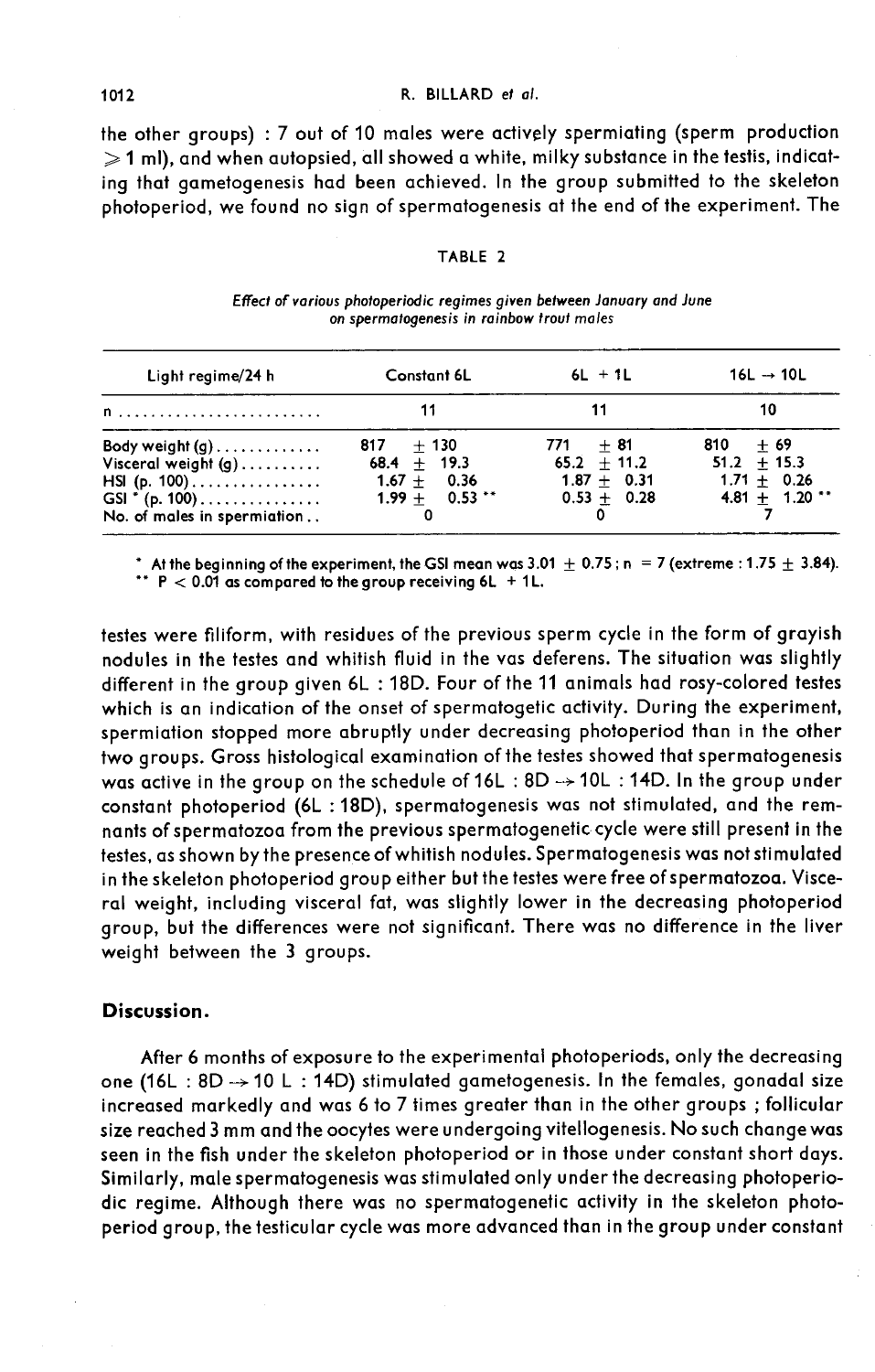photoperiod (6L : 18D) since the spermatozoa had been eliminated from the testis, as shown by the low GSI in table 2. Billard (unpublished) has shown in rainbow trout that a new spermatogenetic cycle starts only after the spermatozoa of the previous cycle have been eliminated.

It therefore appears that the cycle is slightly more advanced in the skeleton photoperiod group ; this might be due to the extra hour of light they received rather than to the position of that hour in the nycthemeron.

The stimulatory effect of the decreasing photoperiod regime, given between January and June, has been previously observed in the same species (Breton and Billard, 1977 ; Billard and Breton, 1977). However, the GSI was slightly higher than in the present experiment, resulting possibly from a more extensively decreased photoperiod  $(16L : 8D \rightarrow 8L : 16 D)$ .

It should be noted that only a decreasing photoperiod is stimulatory between January and June. If the trout are put under short (8L) or long (16L) daylength or increasing daylength (16L  $\rightarrow$  24L in 6 months) during these months of the year, gametogenesis and gamete release are sometimes delayed by several months (Bourlier, 1979).

The present experiment shows that there is no photosensitive phase in the rainbow trout at the end of the light period given in natural conditions. Such a phase at the end of the light period has been demonstrated in several species, such as the stickleback (Baggerman, 1957), in which gametogenesis occurs during increasing daylength, the Indian catfish, Heteropneustes fossilis (Sundararaj and Vasal, 1976) and Oryzias latipes (Chan, 1976). The pattern must be different in such species as salmonids in which gametogenesis occurs in the decreasing light period. However, the possibility of a photosensitive phase in salmonids remains ; it may be stable (and not shift as hypothesized in the present work) during the last part of the cycle, and would be located in the range of 10 to 16L. This photosensitive phase might affect fish in the wild either when the natural daylength of the photoperiod is rising (leading to summer reproduction) or decreasing (leading to winter-autumn reproduction). Experimentstotestthis hypothesis are now in progress in our laboratory.

> Reçu en février 1981. Accepté en juin 1981.

Acknowledgements. - This work was supported by the I.N.R.A. Thanks are due to Dr. N. Bromage who criticized this paper and to Ms. Alice Daifuku who helped in editing the English manuscript.

Résumé. Des truites arc-en-ciel mâles et femelles adultes ayant achevé leur 1er cycle reproducteur sont soumises a trois régimes photopériodiques entre janvier et juin; Groupe 1 : jours courts (6 h de lumière par jour 6L-18D) ; Groupe 2 : photopériode décroissante passant de 16L-8D à 10L-14D en 6 mois ; Groupe 3 : jours courts de 6 h de lumière + un flash de 1 h qui vient se placer à la fin de la période claire du groupe 2. La température d'élevage est de 15 °C à la fin de l'expérience en juin. La vitellogenèse et la spermatogenèse sont stimulées dans le groupe 2 et quelques mâles sont en spermiation. Dans les groupes 1 et 2, il n'y a pas de stimulation notable de la vitellogenèse et le diamètre des follicules reste inférieur à 1 mm; la spermatogenèse n'a pas commencé chez aucun des mâles mais le cycle testiculaire

1013